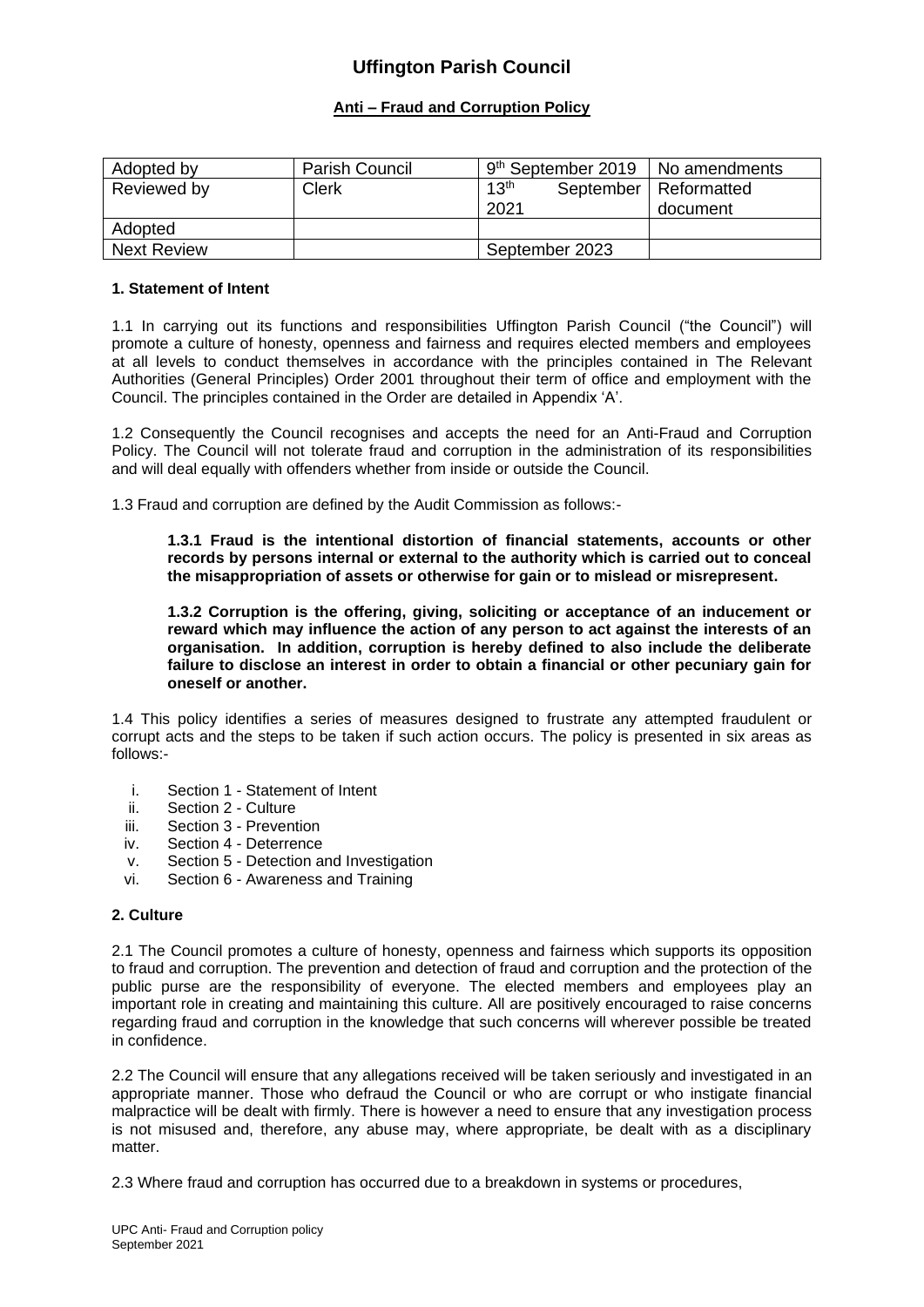# **Anti – Fraud and Corruption Policy**

arrangements will be made to ensure that the appropriate improvements in systems of control are implemented to prevent a re-occurrence.

## **3. Prevention**

#### 3.1 Role of Elected Members

3.1.1 As elected representatives, all Members of the Council have a duty on behalf of their electorate to protect the Council from all forms of fraud and corruption. This is reflected through the adoption of this Policy and compliance with the Code of Conduct for elected Members, the Council's Standing Orders and Financial Regulations and other relevant legislation.

3.1.2 The Code requires elected Members, inter alia, to declare and register interests and to register receipt of gifts and hospitality. In addition, elected members are given the opportunity to attend periodic update sessions on matters of conduct and standards.

# 3.2 Role of Clerk and Employees

## 3.2.1 The Clerk

3.2.1.1 The Clerk is responsible for the communication and implementation of this Policy within the Council. He/she is also responsible for ensuring that Members and employees are aware of the Council's Financial Regulations and Standing Orders and that the relevant requirements of each are being met in the day to day conduct of Council business.

3.2.1.2 The Clerk will strive to create an environment in which employees feel able to approach him/her with any concerns they may have regarding suspected irregularities. Special arrangements will apply where employees are responsible for cash handling or are responsible for financial systems and systems that generate payments. Checks are carried out on a regular basis to ensure that proper procedures are being followed.

3.2.1.3 The Council recognises that a key preventative measure in dealing with fraud and corruption is ensuring that effective steps are taken at the recruitment stage to establish, as far as possible, the honesty and integrity of potential employees whether for permanent, temporary or casual posts.

#### 3.2.2 Employees

3.2.2.1 The work of employees is governed by the Council's Standing Orders and Financial Regulations and other relevant policies e.g. Health and Safety etc. In addition, employees are responsible for ensuring that they follow the instructions given to them by the Clerk, particularly with regard to the safekeeping of the Council's assets. Employees are expected to be aware of the possibility that fraud, corruption and theft may occur in the workplace and consequently must feel able to share their concerns with the Clerk.

#### 3.3 Conflicts of Interest

3.3.1 Elected Members and employees must ensure that they avoid situations where there is a potential for a conflict of interest. Effective role separation will ensure that decisions made are seen to be based on impartial advice and therefore avoid questions regarding improper disclosure of confidential information. The Council has adopted Vale of White Horse District Council Code of Conduct which provides advice on this and related issues. At the start of each Council meeting, elected members and employees attending are requested to declare any conflict of interest regarding the business of that meeting.

#### 3.4 Role of the Councillor with special responsibility for Finance

3.4.1 The Clerk is responsible for ensuring that there is an adequate and effective system of internal audit of the Council's accounting, financial and other systems in accordance with the provisions of the relevant Accounts and Audit Regulations. The councillor with special responsibility for Finance plays a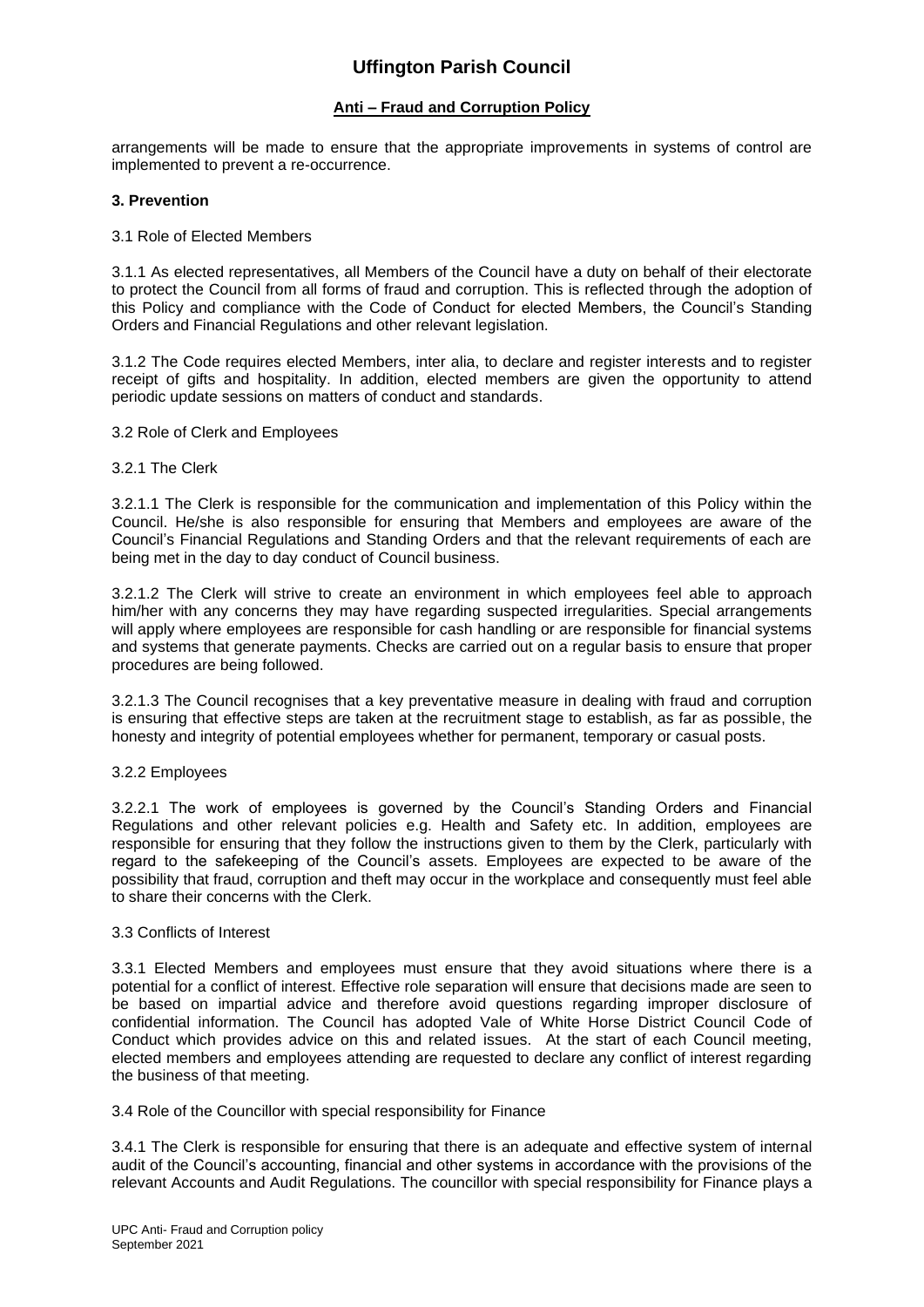# **Anti – Fraud and Corruption Policy**

significant preventative role in ensuring that the relevant systems deter fraud and corruption and will work with management to identify the procedural changes necessary to prevent the Council from exposure to losses. The councillor with special responsibility for finance will also investigate cases of suspected irregularity or fraud

### 3.5 Role of Internal Audit

3.5.1 The internal auditor has a responsibility to review the Council's arrangements for preventing and detecting fraud and irregularities and arrangements designed to limit the opportunity for corrupt practices. This responsibility is satisfied by undertaking a number of specific reviews and tests of the adequacy of the relevant financial systems and other arrangements for the prevention and detection of fraud. The outcome of these reviews and tests are reported each year in the Annual audit letter which is presented to elected Members by the internal auditor. The internal auditor is appointed by the Council annually.

## 3.6 Role of External Audit

3.6.1 The external auditor is appointed by NALC to verify the governance and accounting statements of all town and parish councils. The Annual Return is completed by the Clerk/RFO, signed off by the Council and the Internal Auditor then reviewed and signed off by the external auditor.

# **4. Deterrence**

4.1 Fraud, corruption and theft are considered to be serious offences against the Council and employees will face a disciplinary investigation if there is an allegation that they have been involved in any of these activities. Where necessary, and in a consistent manner, disciplinary action will be taken in addition to, or instead of, criminal proceedings, depending on the circumstances of each individual case.

4.2 Similarly any elected Member will face appropriate action under this policy if it is shown that they have been involved in fraud, corruption or theft against the Council or have otherwise acted illegally.

4.3 The Council will not seek to cover up cases of fraud and corruption but conversely will try to ensure that the results of any action taken, including prosecutions, are notified to the media.

4.4 In all proven cases where financial loss has occurred and it is in the public's interest to do so the Council will seek to recover such loss and will give consideration to publicising the fact.

4.5 All anti-fraud and corruption activities, including the adoption of this policy, will be publicised to make employees and the public aware of the Council's commitment to taking appropriate action on fraud and corruption when it occurs.

# **5. Detection and Investigation**

5.1 Systems of internal control to deter fraud and corruption have been established through Financial Regulations, Standing Orders and Risk Management procedure. These are complemented by the work undertaken by Internal Audit in the review of systems and financial controls.

5.2 In addition it is often the vigilance of employees and members of the public that aids detection. Employees are to be encouraged to raise their concerns without the fear of recrimination.

5.3 Frauds are, in some cases, discovered by chance or 'tip-off' and arrangements are in place to enable such information to be properly dealt with.

5.4 All suspected irregularities should be reported directly, or via an intermediary, to the Clerk. This is essential to ensure the consistent treatment of information regarding fraud and corruption and will facilitate a proper and thorough investigation.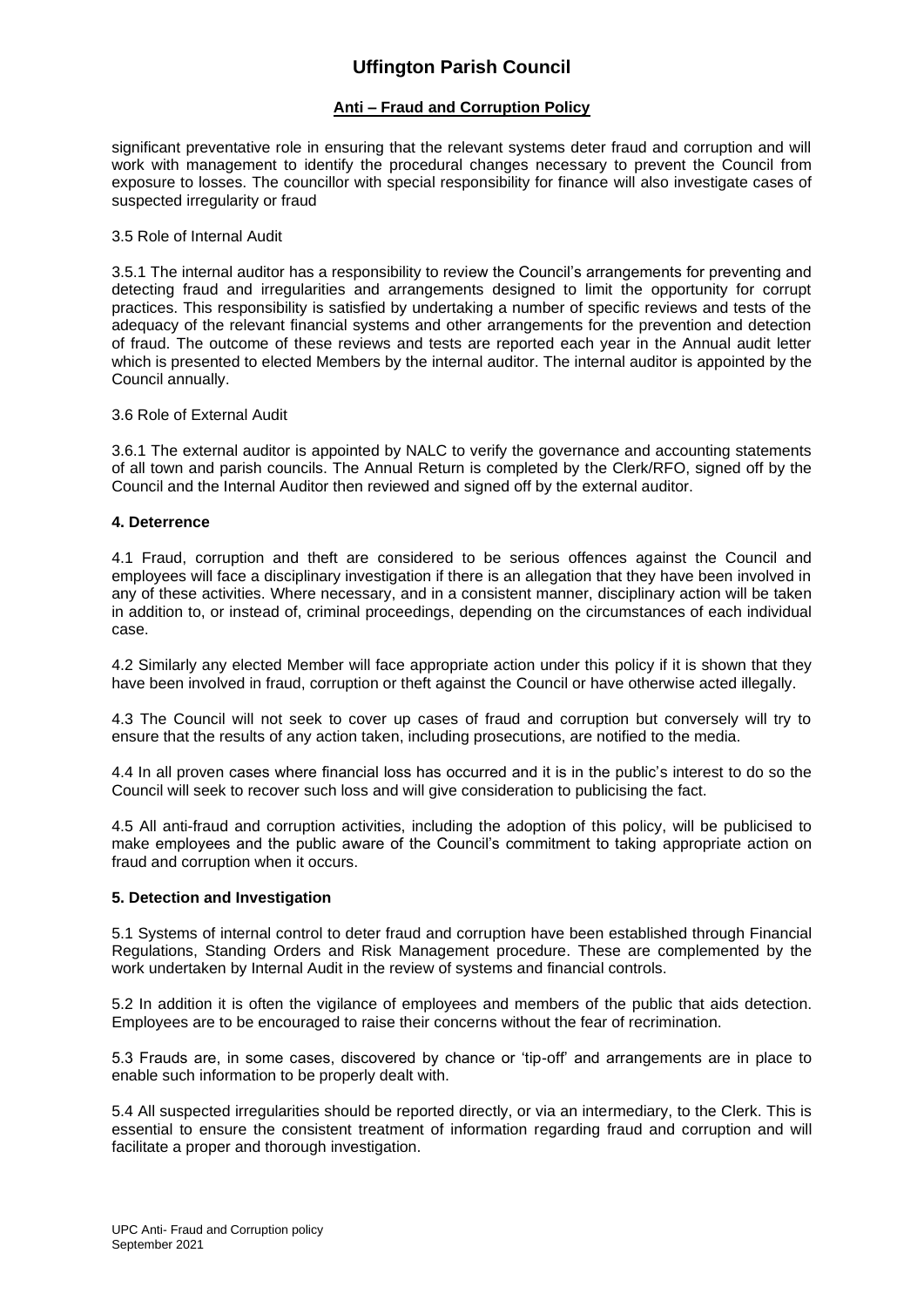# **Anti – Fraud and Corruption Policy**

5.5 Investigations will normally be conducted by the Council's internal audit and reported to the Clerk; the Council will determine whether or not referral to the Police is appropriate. The outcome of all investigations where loss has been suffered will be reported to the Council's external auditor.

5.6 Following the completion of an investigation, the circumstances will be assessed to determine the need for procedural and system changes to ensure that future risks are eliminated.

5.7 Where necessary, following the investigation, the Council's disciplinary procedures will be applied to any employee found to be guilty of improper behaviour.

# **6. Awareness and Training**

6.1 The Council recognises that the sustained success of this policy and its general credibility will depend upon the effectiveness of its training programmes and awareness on the part of elected members and employees throughout the organisation.

6.2 Employees will be made aware of their responsibilities and the procedures to be followed for the safekeeping of Council's assets and will be advised that failure to adhere to the specified procedures may lead to disciplinary action being taken.

# **7. Conclusion**

7.1 The Council has in place a network of systems and procedures to assist in the prevention and detection of fraud and corruption as part of the Council's risk management procedures. The Council is determined to ensure that these arrangements will keep pace with future developments in prevention and detection techniques regarding fraudulent or corrupt activity that may affect its operations.

7.2 The Clerk has day to day responsibility for the successful operation of the relevant systems supported by internal and external audit and will ensure that this policy is reviewed annually in order to be satisfied that the Council's exposure to potential fraud and corruption is minimised.